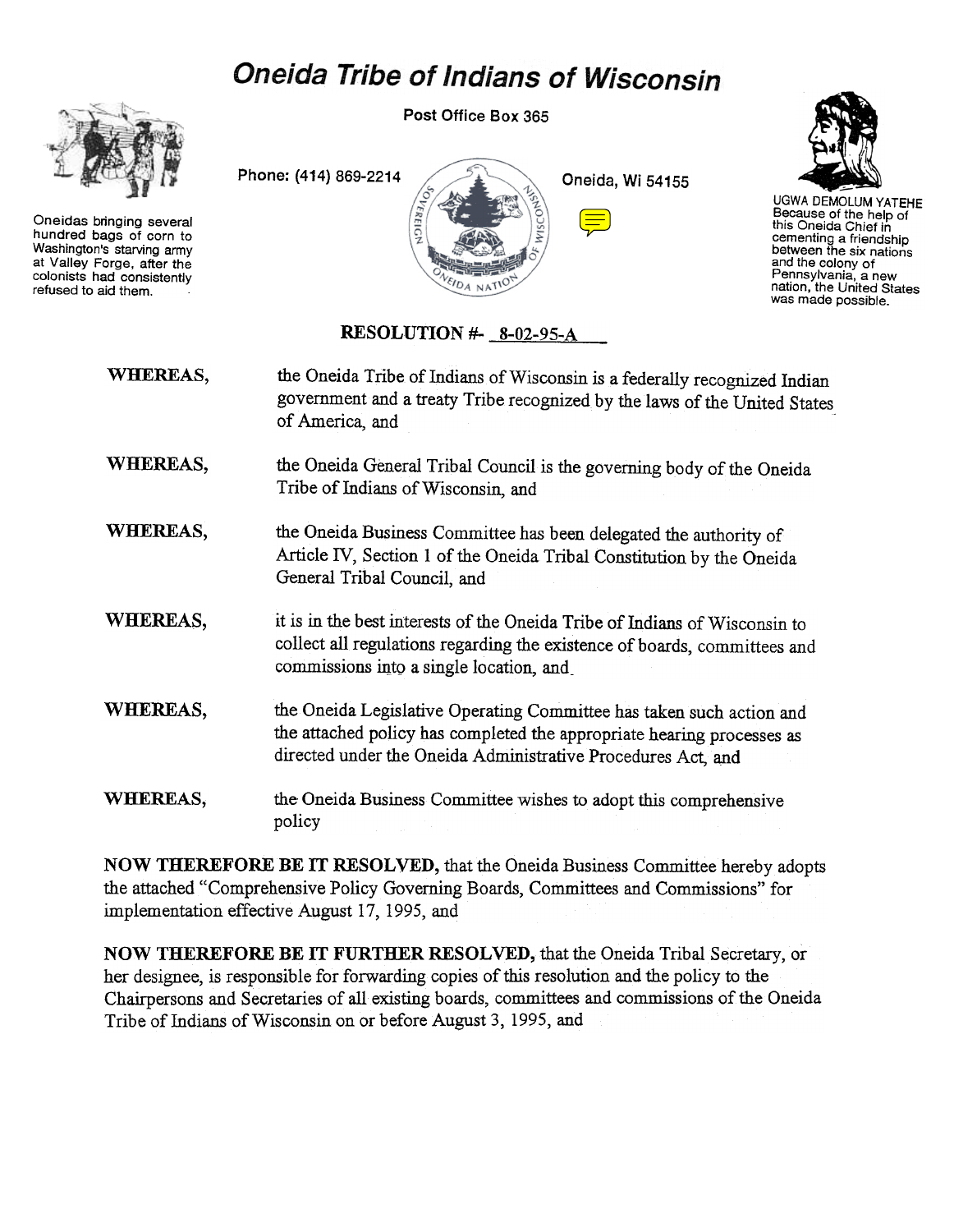NOW THEREFORE BE IT FURTHER RESOLVED, that all boards, committees and commissions of the Oneida Tribe of Indians of Wisconsin are directed to forward to the Oneida Tribal Secretary the current stipend rate(s) paid by the board, committee or commission on or before August 17, 1995 to be granted an exception to Article XI of the attached policy stipend rate, and

NOW THEREFORE BE IT FURTHER RESOLVED, that boards, committees or commissions failing to forward the current stipend rate on or before August 17, 1995 shall be paid at the rate set out in Article XI of this policy.

NOW THEREFORE BE IT FINALLY RESOLVED, that members of boards, committees and commissions, or other interested parties, wishing to attend introductory training on this policy shall send such notice to the attention of Stephanie Decorah, Legislative Operating Committee who shall notify such persons of said introductory training which shall take place on or before September 13, 1995 during normal business hours of the Oneida Tribe of Indians of Wisconsin.

## **CERTIFICATION**

I, the undersigned, as Secretary of the Oneida Business Committee, hereby certify that the Oneida Business Committee is composed of 9 members of whom 5 members constitute a quorum. 5 Members were present at a meeting duly called, noticed and held on the 2nd Day of August, 1995, that the foregoing resolution was duly adopted at such meeting by a vote of 4 Members for; 0 Members against, and 0 Members not voting; and that said resolution has not been rescinded or amended in any way.

iulie Barton, Tribal Secretary  $\Delta$ neida Business Committee  $\mathcal{V}$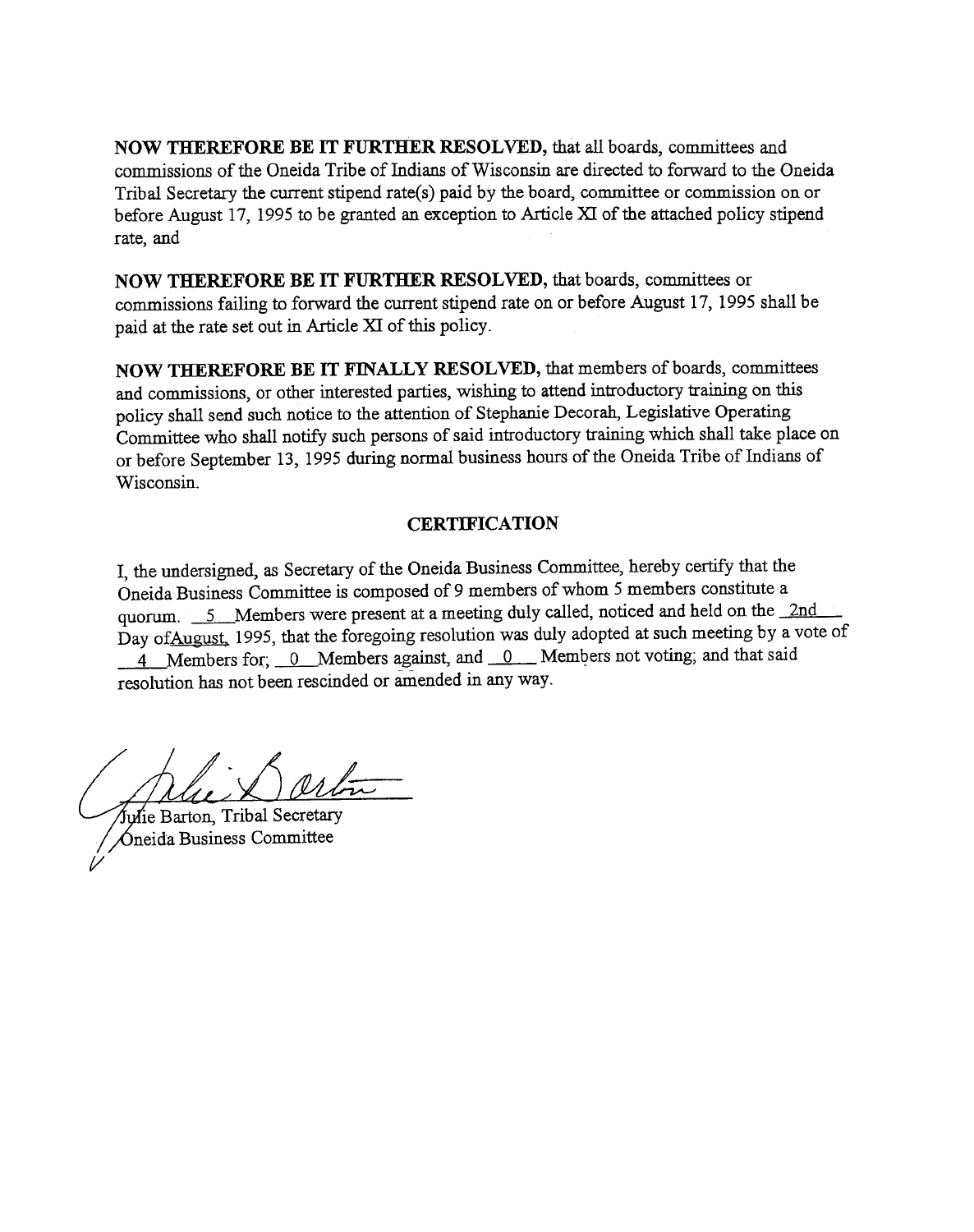CHIEF COUNSEL GElW.D L HIlJ.

DEPI<sup>'</sup> ! !EF COUNSEL  $JO \wedge$  . AMP

## **ONEIDA LAW OFFICE**

ATTORNEYS AURENE M. MARTIN

P.O. BOX 209 ONEIDA. WISCONSIN 54155

MICHAEL J. LOKENSOARD jo ANNE HOUSE DIANE R. DANFORTH LORETTA F. LIVINGSTON KRIS M. GOODWILL

(414) 869·2345 (414) 869·2214 FAX (414) 869·1534

## **STATEMENT OF EFFECT Resolution Regarding Comprehensive Policy Governing Boards, Committees and Commissions**

#### Summary

### This resolution adopts the Comprehensive Policy Governing Boards, Committees and Commissions. Analysis

This policy attempts to regulate all aspects of boards, committees and commissions'of the Oneida Tribe of Indians of Wisconsin. This includes - applications. vacancies. appointments. elected positions, by-laws, minutes, dissolutions, and payment of stipends.

This policy attempts to place in one location all aspects of the existence of boards, committees and commissions that have been dealt with in various motions, policies and historical procedures. No attempt was made to' change the procedures, except where necessary to reflect the structure of the Oneida Tribe of Indians of Wisconsin as it stands today.

There are no laws or policies currently in place which would prohibit adoption of this policy. This policy has had the required Public Hearing in accordance with the Administrative Procedures Act and appropriate changes have been made as a result of comments received.

**Conclusion** 

There are no legal issues which would prohibit adoption of this policy.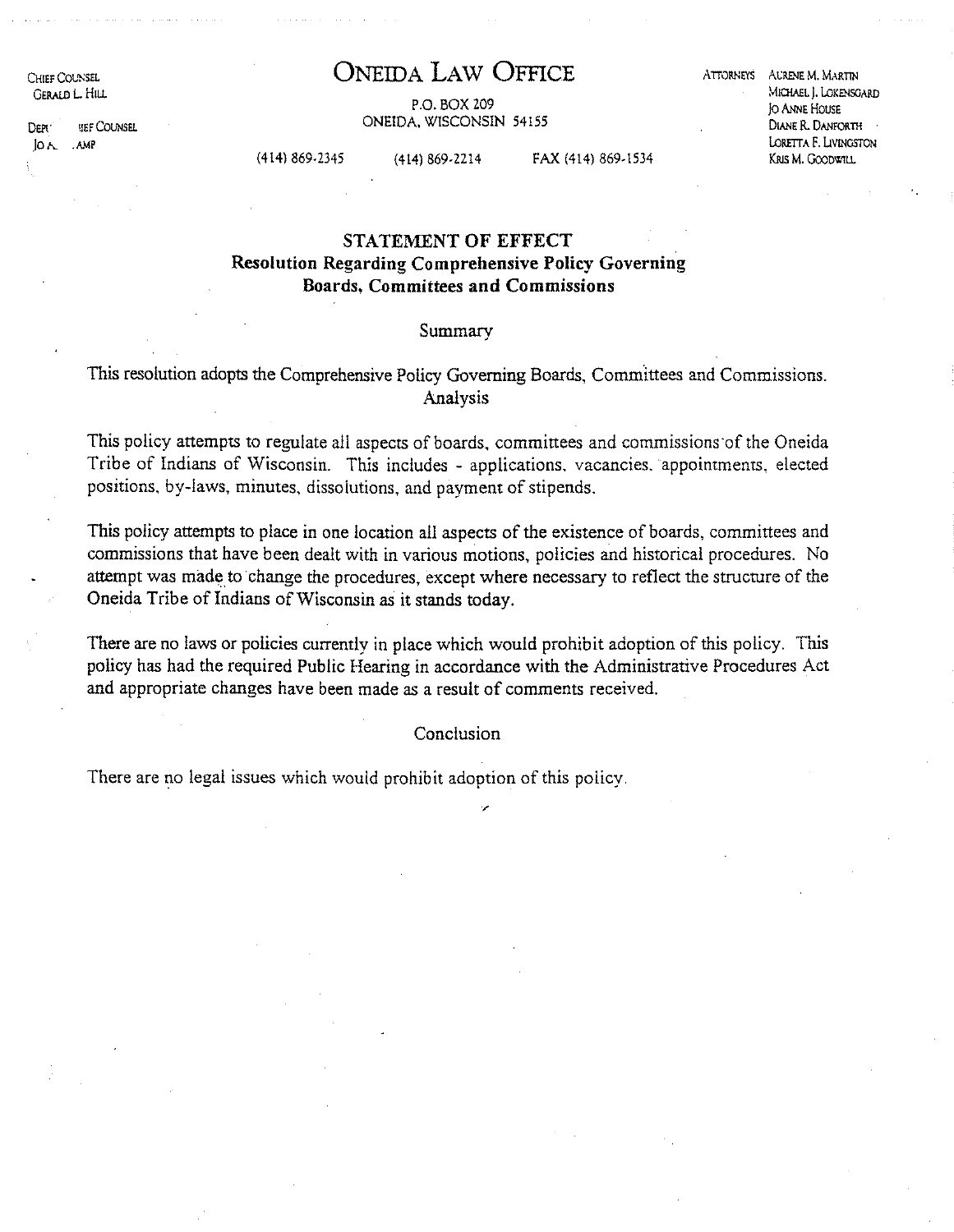#### Comprehensive Policy Governing Boards, Committees and Commissions

#### Article I. Purpose and Policy

1-1. It is the purpose of this policy to govern the standard procedures regarding the appointment of persons to boards, committees and commissions, creation of by-laws, maintenance of official records, and other items related to boards, committees and commissions.

1-2. It is the policy to have consistent and standard procedures for choosing and appointing the most qualified persons to boards, committees and commissions, for creation of by-laws governing boards committees and commissions, and for the maintenance of information created by and for boards, committees and commissions.

#### Article II. Adoption, Amendment, Repeal

2-1. This policy is adopted by the Oneida Business Committee pursuant to the authority granted by the Oneida General Tribal Council by resolution  $\#\sqrt{3-c^2-95}$ 

2-2. This policy may be amended pursuant to the procedures set out in the Oneida Administrative Procedures Act by the Oneida Business Committee or the Oneida General Tribal Council, regardless of where the original adoption took place.

2-3. Should a provision of this policy or the application thereof to any person or circumstances be held as invalid, such invalidity shall not affect other provisions of this policy which are considered to have legal force without the invalid portions.

2-4. All other Oneida laws, policies, regulations, rules, resolutions, motions and all other similar actions which are inconsistent with this policy are hereby repealed in whole or in part unless specifically re-enacted after adoption of this policy.

#### Article III. Definitions

3-1. This article shall govern the definitions of words and phrases as used herein. All words not defined herein shall be used in their ordinary and everyday sense.

3-2. "Entity" means any board, committee or commission created by the General Tribal Council or the Oneida Business Committee whose members are appointed by the Oneida Business Committee

3-3. "Vacancy" means any position on any board, committee or commission caused by resignation, end of term, removal, or creation of new position.

3-4. "Application" means any process by which a person proceeds to be appointed to a vacancy.

3-5. "Appointment" means the process by which a person is chosen to fill a vacancy.

3-6. "Task Force or Ad Hoc" means a group of persons gathered to pursue a single goal, the accomplishment of which means the disbanding of the group. The goal is generally accomplished in a short time period, i.e. less than one *year,* but the goal itself may be long-term.

3-7. "Conference" means any training, seminar, meeting, or other assembly of persons which is not an assembly of the entity.

3-8. "Per Diem" means the payment made by the Tribe to offset the costs of being out-of-town or to travel on behalf of the Oneida Tribe of Indians of Wisconsin.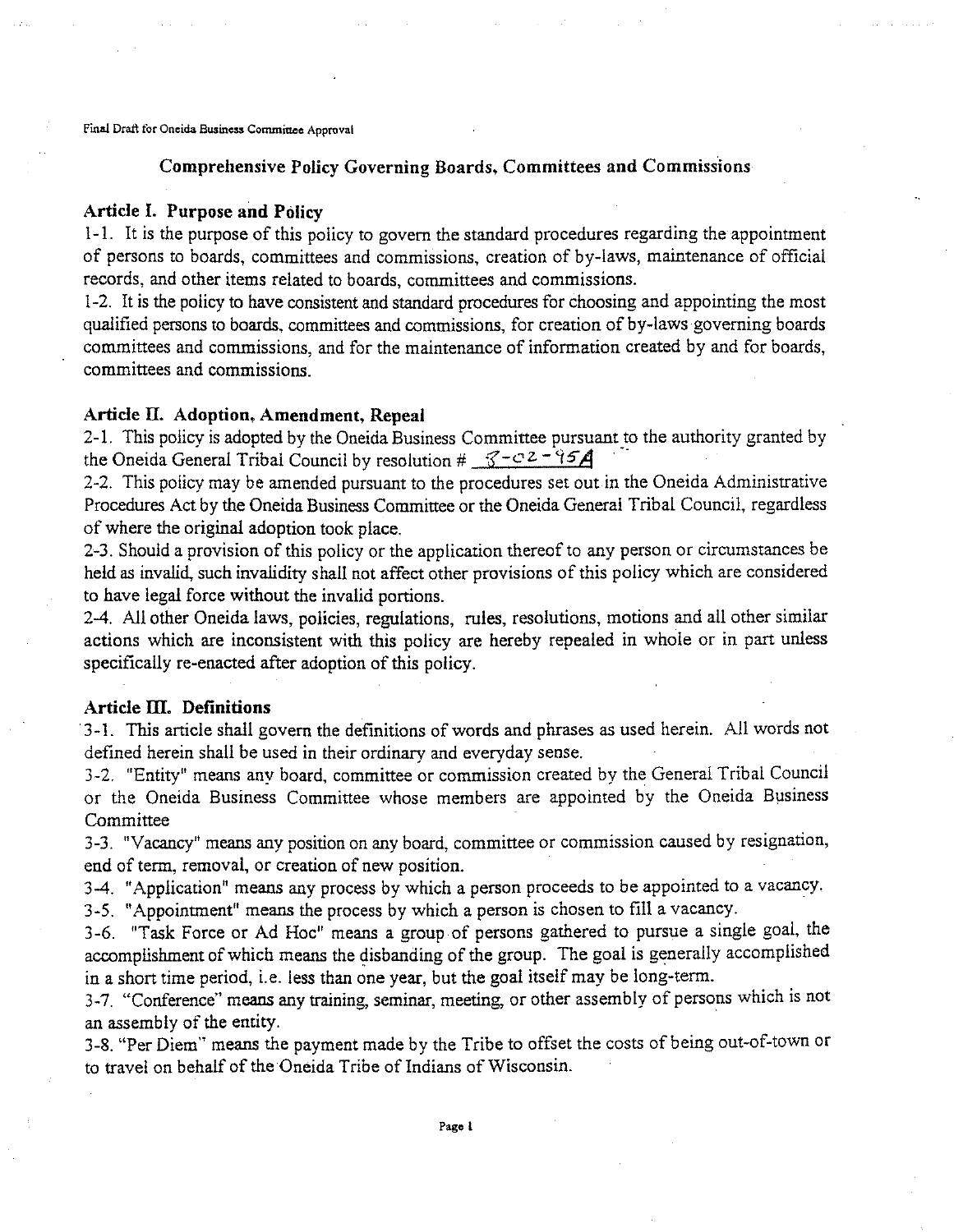3-9. "Stipend" means that amount paid by the Oneida Tribe of Indians of Wisconsin to persons on boards, committees and commissions of the Oneida Tribe of Indians of Wisconsin to offset the expenses of being a member on the board, committee or commission.

(

(

#### **Article IV. Applications**

4-1. All applications shall be generated by the Oneida Tribal Secretary's Office and approved by the Oneida Business Committee.

4-2. The content of applications shall be as follows:

a. questions designed to obtain the following information

- i. name
- ii. address
	- iii. phone number
	- iv. enrollment number
	- *v.* position applied for

b. applications may contain any other questions necessary to obtain information necessary to making an informed decision as to the qualifications of any. individual to hold any vacancy.

c. Form A-I, attached, is the current approved application form in use and shall be placed

in the Tribal Secretary's Office and other locations specified by the Tribal Secretary's Office. 4-3. Applications shall be filed with the Tribal Secretary's office by  $4:30$  p.m. of the deadline date. Postmarked envelopes are accepted as filed if postmarked by the deadline date and received by the Tribal Secretary's Office within five (5) business days of the deadline. At the completion of the posted deadline for filing applications the Tribal Secretary shall notify by postcard all persons who have filed an application of the date the application was filed and whether it will be considered for the election or appointment. A tentative date for appointment or election will be placed on the postcard with the instruction that this is a tentative date and further information can be requested by calling the Tribal Secretary's Office. Postcard information should be in substantially similar format as that in Figure I.

Your application was received on:

Tentative date for appointment or election:

You application is is not being considered.

For more information, call the Tribal Secretary's Office at I 869-2214.

Figure I

I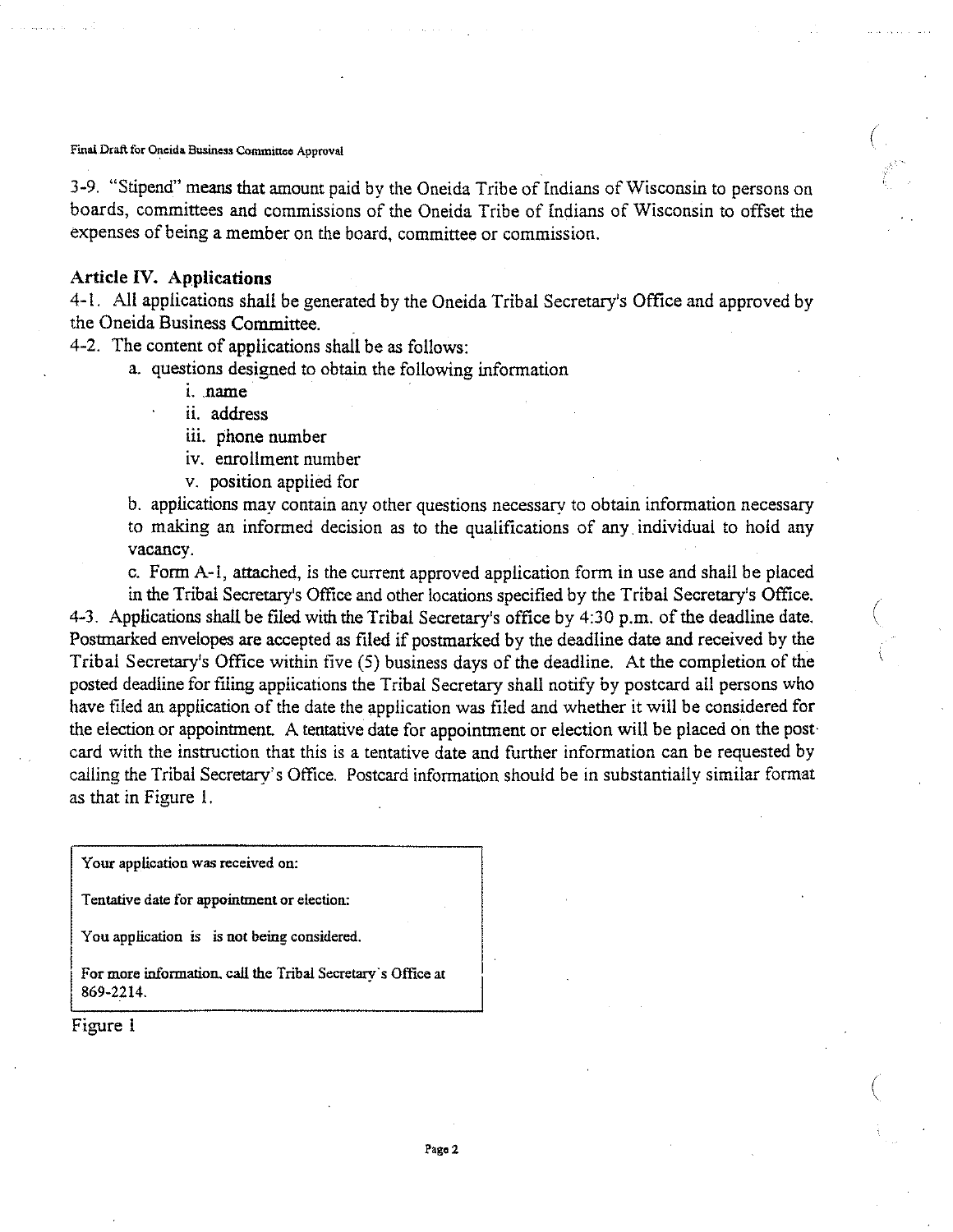4-4. Applications for elected positions shall be verified according to the Oneida Election Ordinance. Applications for appointed positions shall be verified by the Tribal Secretary's Office as needed or as required in the by-laws of the entity.

4-5. In the event that there are insufficient applicants after the deadline date has passed for appointed positions, the Tribal Chairperson may elect to

a. Include within the pool of appointed persons late applications, or

b. Repost for an additional time period. In the event of reposting, prior applicants will be considered to have filed applications within the deadline period.

#### **Article V. Vacancies**

5-1. This article shall govern when vacancies occur, and where and when notice of the vacancies shall be posted.

5-2. The following vacancies shall be effective as listed herein.

a. End of Term. A vacancy is effective as of 4:30 p.m. of the last day of the month in which the term ends as of the by-laws of the entity.

b. Removal. Removal is effective, under adopted and approved procedures of the entity, when the final action has taken place. Where a final action is defined as

- i. failure to file a timely appeal,
- ii, denial of appeal, or

iii. final written opinion is filed.

c. Resignation. A resignation is effective upon:

i. Deliverance of a letter to the entity, or

- ii. Acceptance by motion of the entity of a verbal resignation.
- d. New Positions. Vacancies on new entities are effective upon adoption of by-laws.
- e. Interim Positions. Vacancies of interim positions are effective upon creation of interim positions by the Oneida Business Committee or General Tribal Council.

5-3. All notices of vacancv shall be sent to the entities for clarification or confirmation prior to notification to the Oneida Business Committee. The following guidelines are minimum notice requirements:

a. End of Term. Entity should be notified 60 days prior to end of term by the Tribal Secretary.

b. Removal or Resignation. Entity should be notified as soon as final action is taken by the Oneida Business Committee or General Tribal Council to accept the resignation, or final action according to any Removal law of the Tribe.

5-4. Notice of vacancies shall be by the Tribal Secretary's Office in the following locations:

a. Tribal Secretary's Office

b. Positions of prominence as directed by the Legislative Operating Committee

c. Kalihwisaks

d. Minutes of the Oneida Business Committee, and

e. Any reasonable location requested by the entity.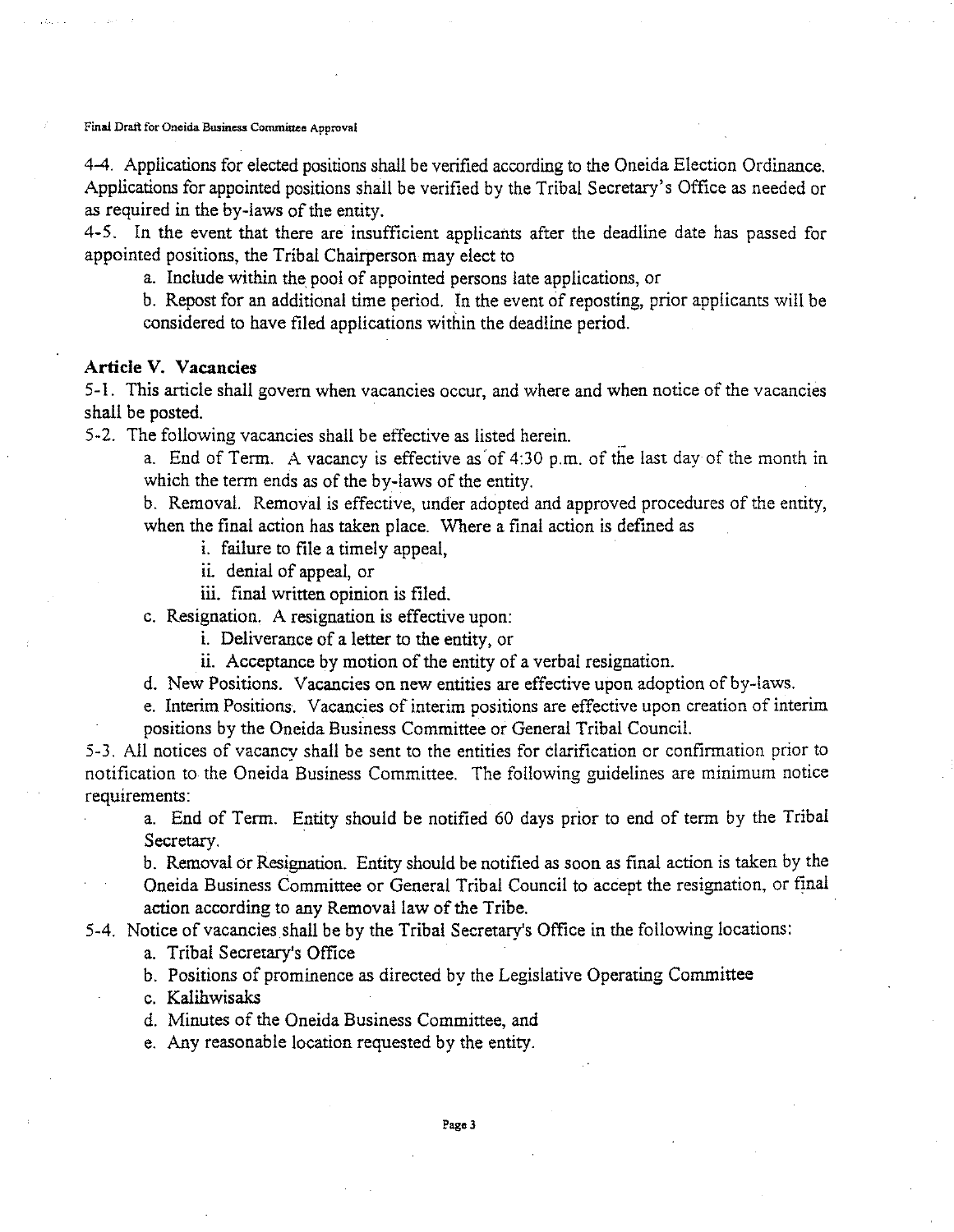5-5. The Tribal Secretary's Office shall forward the notice of vacancy to the Oneida Business Committee for approval and direction to post notice as set out in this Article. The Tribal Secretary shall post notice of vacancies at the following times:

a. End of Term. Automatically thirty days prior to completion of the term.

b. Removal. Upon notice by Secretary, or other person authorized by the by-laws of the entity, to the Tribal Secretary's Office.

c. Resignation. Upon notice by the Secretary, or other person authorized by the by-laws of the entity, to the Tribal Secretary's Office.

d. New Positions. Upon one of the following conditions:

i. if not specified, immediately upon creation of entity or adoption of by-laws, whichever is later, or

(

(

(

ii. upon date specified when creating the entity.

e. Interim Members. Upon one of the following:

i. upon completion of the term designated to hold in new entity, or

ii. upon completion of vacant term of the pre-existing entity

#### Article VI. Appointed Positions

6-1. AH appointments, unless otherwise specifically noted within the by-laws ofthe entity, shall be made by the Oneida Business Committee at regular or special Oneida Business Committee meetings. Provided that, no applicant may be appointed who fails to meet the requirements set out in the entity's by-laws. '

6-2. The following procedures shall be used to determine who shall be appointed:

a. Five (5) business days after close of notice, all applications shall be delivered to the Chairperson of the Oneida Business Committee along with a summary of qualifications to hold office. Next y-laws.<br>
y-laws.<br>
y-laws.<br>
wing procedures shall be used to determine who shall be appointed:<br>
e (5) business days after close of notice, all applications shall be delivered to<br>
rson of the Oneida Business Committee a

b. Within a reasonable time, the Chairperson shall:

i. choose an applicant for appointment, or

ii. ask the Tribal Secretary's Office to re-notice the vacancv because of ineligible.

c. Forward choice of applicants to all Council members prior to appointment:

i. Council members may accept the Chairperson's selected applicants, or

ii. Reject an applicant by majority vote of a quorum at any regular or special Oneida Business Committee meeting.

6-3. AH appointments are official upon taking an oath at a regular or special Oneida Business Committee meeting and all rights and delegated authorities of membership in the entity shall vest upon taking the oath. The Tribal Secretary shall notify the chosen persons when they should appear for taking the oath.

a. Originals of the signed oath shall be maintained by the Oneida Tribal Secretary's Office.

b. Copies of the oath shall be forwarded to the new member and the entity.

c. Wording of oaths shall be approved by the Oneida Business Committee and kept on file by the Oneida Tribal Secretary's Office.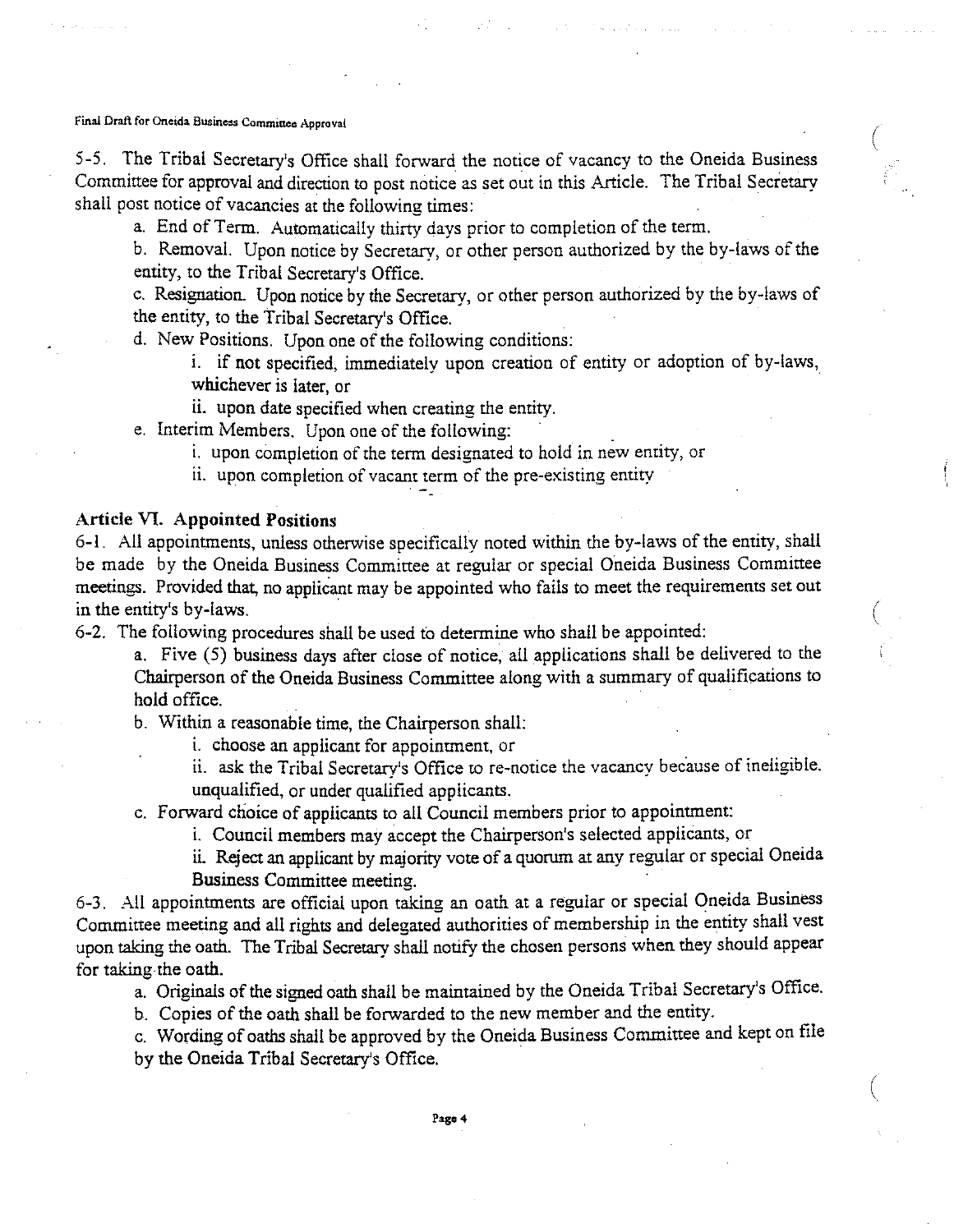1. The following oath is the standard oath to be used unless a specific oath for the entity is pre-approved by the Oneida Business Committee:

I, name, do hereby promise to uphold the laws and regulations of the Oneida Tribe of Indians of Wisconsin, the General Tribal Council, and the Tribal Constitution. I will perform my duties to the best of my ability and on behalf of the Oneida people with honor, respect, dignity, and sincerity and with the strictest confidentiality.

I will carry out the duties and responsibilities as a member of the entity name, and all recommendations shall be made in the best interest of the Oneida Tribe as a whole.

d. Revisions of oaths shall be approved by the Oneida Business Committee prior to usage.

e. All oaths shall be sufficient to make the appointee aware oftheir duty to the Tribe and as members of the entity.

6-4. The Tribal Secretary shall notify all applicants of the final status of their application. The Tribal Chairperson shall forward a listof all applicants to the Tribal Secretary and the final decision regarding the selection after the procedures in sec. 6-2 are completed. Provided that. the Tribal Secretary shall include on the notice to the applicant the following paragraph:

"The Oneida Tribe of Indiansof WISCOnsin reports all income paid by the Tribe in whatever form. The Internal Revenue Service of the United States considers stipends paid to members of boards, committees, and commissions to be income which may be offset by expenses related to that income. You will receive an income report which is also forwarded to the internal Revenue Service, it is also your responsibility to keep documentation of expenses related to this income."

#### **Article VII. Elected Positions**

7-1. All elected positions, unless otherwise noted in the by-laws of the entity, shall be nominated at a caucus held during a July, Semi-Annual General Tribal Council Meeting. Provided that, the Tribal Secretary shall include on the notice to the petitioner or nominee the following paragraph:

"The Oneida Tribe of Indians of Wisconsin reports all income paid by the Tribe in whatever form. The Internal Revenue Service of the United States considers stipends paid to members of boards, committees, and **commissions to be income which may beoffset byexpenses** related **to that income. Youwillreceive anincome** report which is also forwarded to the Internal Revenue Service. it is also your responsibility to keep documentation of expenses related to this income:'

7-2. All other processes shall be as directed on the Oneida Election Ordinance.

7-3. All elected positions are official upon taking an oath at a regular or special Oneida Business Committee meeting and all rights and delegated authorities of membership in the entity shall vest upon taking the oath.

a. Originals of the signed oath shall be maintained by the Oneida Tribal Secretary's Office.

b. Copies of the oath shall be forwarded to the new member and the entity.

c. Wording of oaths shall be approved by the Oneida Business Committee and kept on file by the Oneida Tribal Secretary's Office.

I. The following oath is the standard oath to be used unless a specific oath for the entity is pre-approved by the Oneida Business Committee:

I, name, do hereby promise to uphold the laws and regulations of the Oneida Tribe of Indians of Wisconsin, the General Tribal Council, and the Tribal Constitution. I will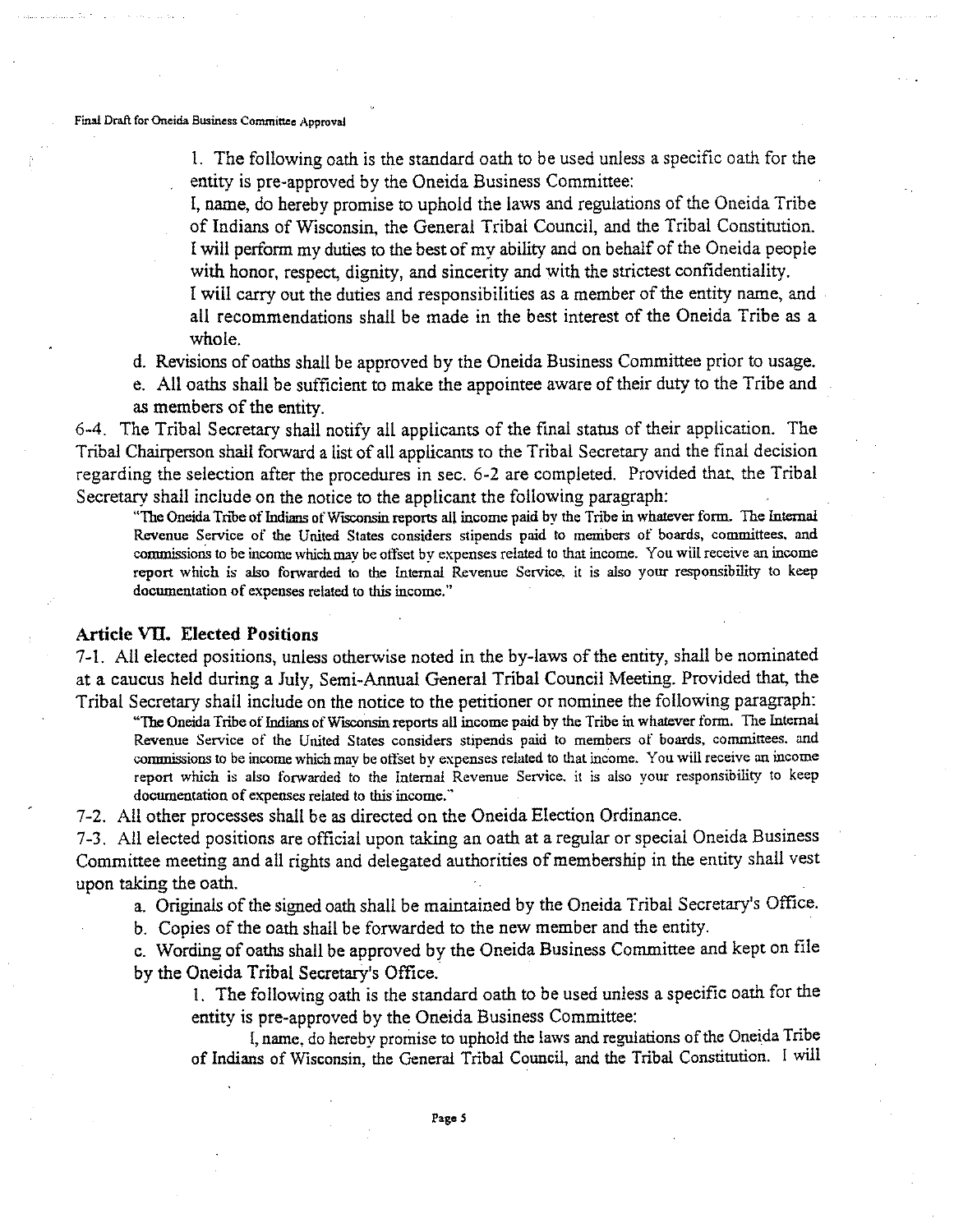perform my duties to the best of my ability and on behalf of the Oneida people with honor, respect, dignity, and sincerity and with the strictest confidentiality.

(

I will carry out the duties and responsibilities as a member of the entity name, and all recommendations shall be made in the best interest of the Oneida Tribe as a whole.

d. Revisions of oaths shall be approved by the Oneida Business Committee prior to usage.

e. All oaths shall be sufficient to make the appointee aware oftheir duty to the Tribe and as members of the entity.

#### Article **VITI. By-Laws of Boards. Committees and Commissions**

8-1. By-Laws of all Boards, Committees and Commissions shall conform to this outline. All existing entities must comply with this format and present by-laws for adoption within a reasonable time after creation of the entity, or within a reasonable time after adoption of this policy. By-laws must contain this minimum information, although more information is not prohibited.

8-2. Specifically excepted from this article are Task Forces and Ad Hoc Committees. However, these entities must have, at minimum, mission or goal statements for completion of the task.

8-3. There shall be the following Articles:

a. Article 1. Authority.

b. Article II. Officers

c. Article III. Meetings.

d. Article IV. Reporting

e. Article V. Amendments

8-4. Sections. Articles shall be divided into "Sections" as set out.

a. "Article 1. Authority" consists of the following information:

1. Name. All entities should list the full name of the entity. In addition, there should be listed any short name that will be officially used.

2. Authority. This section should state the citation and name, if any, of the creation document.

3. Office. There should be listed the official office or post box of the entity.

4. Membership. The following information should be in this section:

i. Number of members;

ii. How elected or appointed;

iii. How vacancies are filled

iv. The qualifications of the members.

b. "Article II. Officers" consists of the following information:

I. Chair and Vice-Chair. This section creates the positions of the entity. Other positions may also be created here. .

2. Chair duties. Because of the importance of this position, those duties and limitations should be specifically listed.

3. Vice-Chair duties. Because of the importance of this position, those duties and limitations should be specifically listed.

4. Additional Offices and Duties. There should be additional sections as needed for every office created in subsection I above.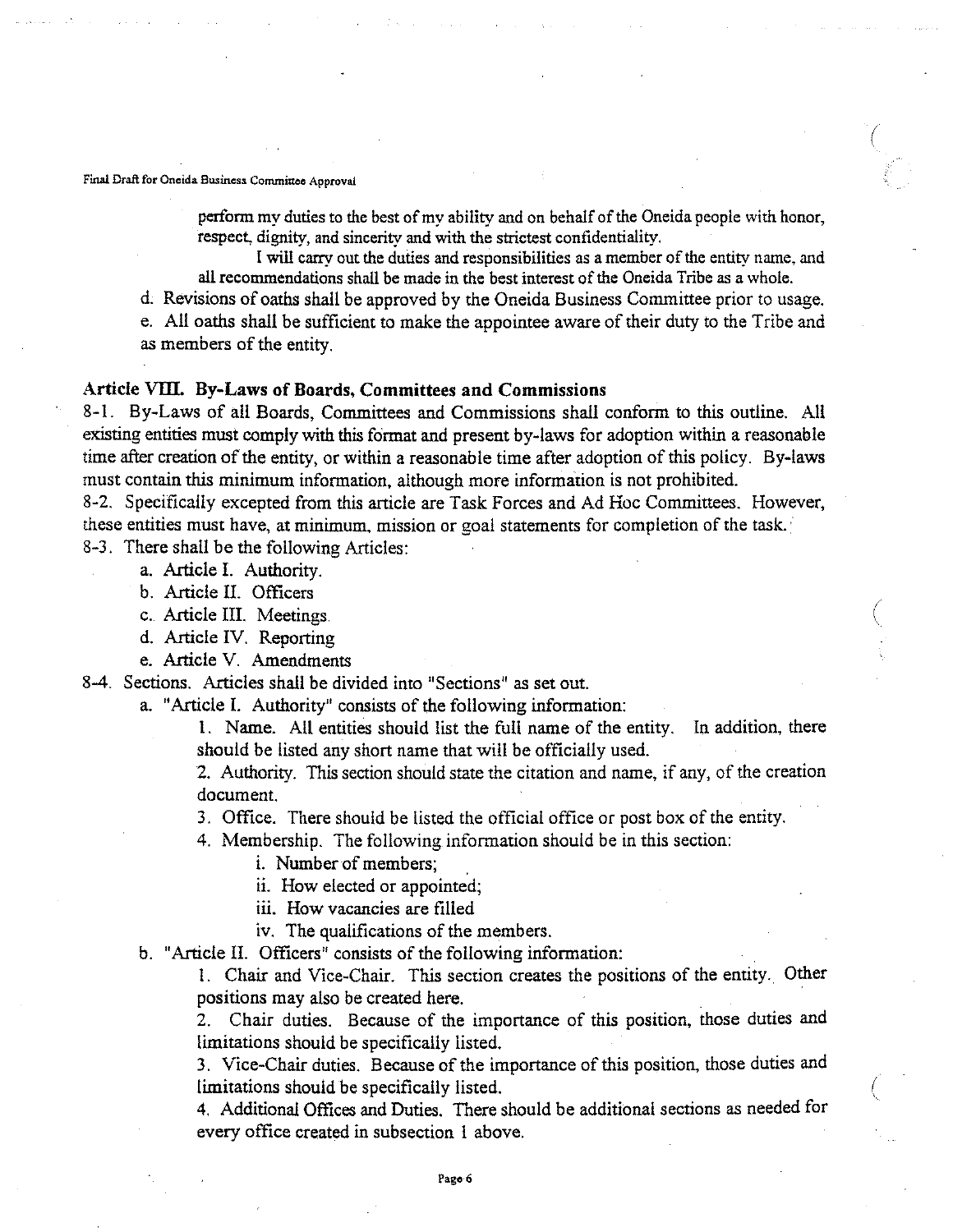S. How chosen. There should be specifically set out how a member of the entity will occupy an official position as set out in this Article.

6. Personnel. State entities authority for hiring personnel and the duties of such personnel.

c. "Article III. Meetings" consists of the following information:

1. Regular meetings. There shall be listed when and where regular meetings shall be held, and, how notice of the agenda, documents, and minutes will be disbursed to the members.

2. Emergency meetings. There shall be listed how Emergency meetings shall be called and noticed.

3. Quorum. This section shall list how many members create a quorum.

4. Order of Business. This section sets out how the agenda will be set up.

5. Voting. Thissection should list how voting shall be taken, what percentages shall be needed to pass different items.

d. "Article IV. Reporting" consists of the following information:

I. Agenda items shall be in an identified format

2. Minutes shall be typed and in a consistent format designed to generate the most informative record of the meetings of the entity.

3. Handouts, reports, memoranda, and the like may be attached to the minutes and agenda, or may be kept separately, provided that all materials can be identified to the meeting in which they were presented.

4. Entities will report to the Oneida Business Committee member who is their designated liaison. This reporting format may be as the liaison and entity agree to, but not less than that required in any policy on reporting developed by the Oneida Business Committee or Oneida General Tribal Council. Reports shall be made within a reasonable time after a meeting is held, or as the Oneida Business Committee member liaison and entity agree. Provided that, the agreement is to uphold the ability of the liaison to act as a support to that entity.

e. "Article V. Amendments" consists of:

1. Amendments to By-laws. There should be described how amendments to the bylaws shall take place. Provided that, amendments conform to the requirements of this and any other policy. Provided further, that amendments are approved by the . Oneida Business Committee prior to implementation.

#### Article IX. Minutes

9-1. All minutes shall be submitted to the Oneida Tribal Secretary's Office within a reasonable time after approval by the entity.

9-2. Actions taken by an entity are valid when minutes are approved, provided that, minutes are filed according to this Article, and any specific directions within approved by-laws.

9-3. No action or approval of minutes is required by the Oneida Business Committee on minutes submitted by an entity unless specifically required by the by-laws of that entity.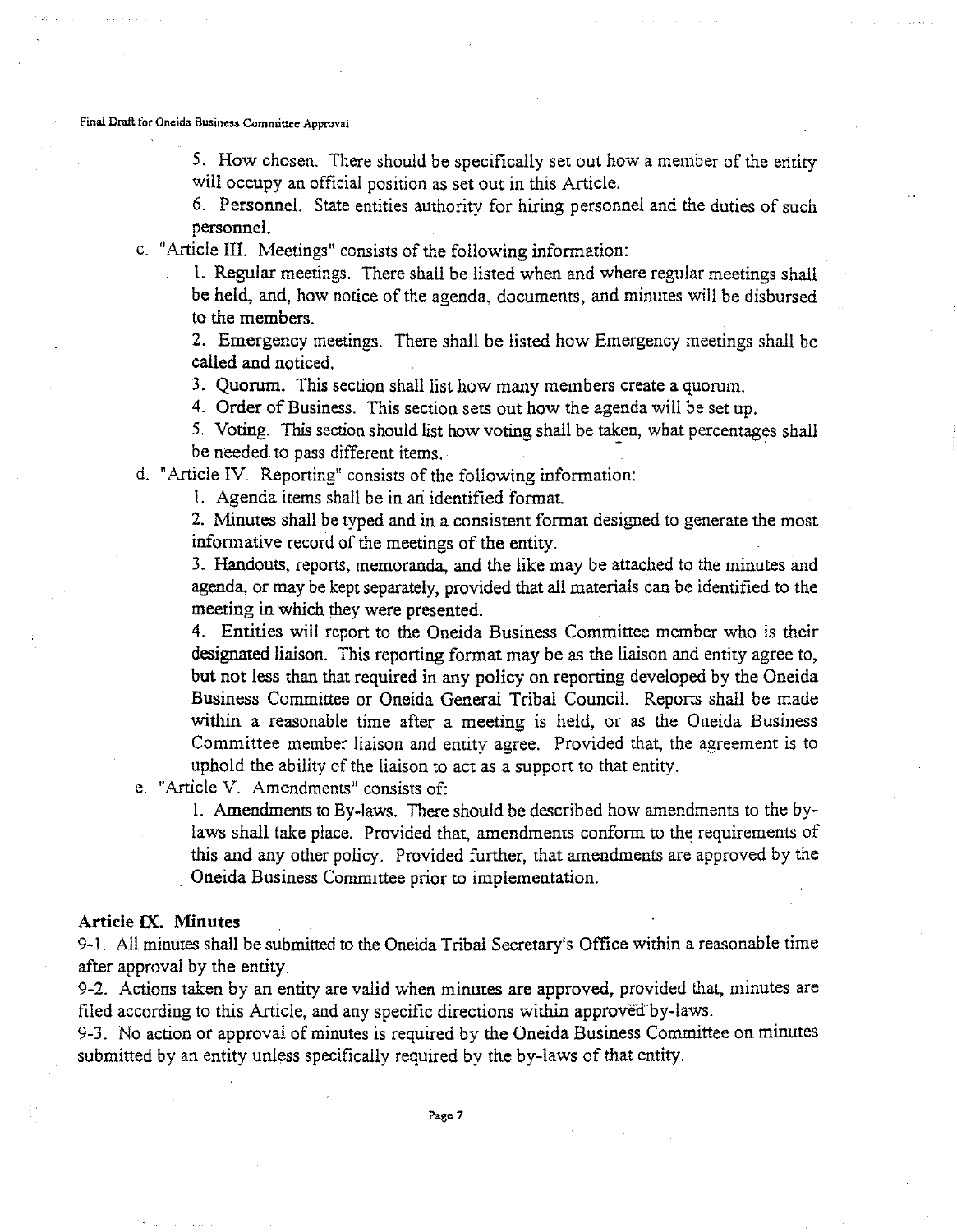9-4. In the event of dissolution of an entity, all files and documents are required to be forwarded ( to the Tribal Secretary's Office for proper storage and disposal.

## **Article X. Dissolution of Entities.**

10-1. All entities of the Tribe shall be dissolved according to this Article. Provided that other specific directions may be included within by-laws.

10-2. A task force or ad hoc committee dissolves upon a set date or acceptance of a final report. Unless otherwise indicated, the materials generated by a task force or ad hoc committee shall be forwarded to the Tribal Secretary's Office for proper disposal within two weeks of dissolution.

10-3. All other entities of the Tribe shall be dissolved only by motion of the Oneida General Tribal Council or the Oneida Business Committee. Unless otherwise indicated, the materials generated by these entities shall be forwarded to the Tribal Secretary's Office for proper disposal within two weeks of dissolution. .

10-4. All Chairpersons and Secretaries of dissolved entities shall be responsible for closing out open business of the entity and forwarding materials.

#### **Article XI. Stipend**

11-1. All entities shall receive reimbursement for expenses and stipends as set out in this Article and according to procedures for payment as set out by the Oneida Tribe of Indians of Wisconsin. 11-2. The Oneida Tribe recognizes that persons serving on entities ofthe Tribe, whether elected or appointed, incur some expense. Therefore, the Tribe, in order to attract persons to serve on entities, will pay stipends to these members in accordance with this Article.

 $\big($ 

 $\bigg($ 

11-3. Members.serving on entities shall be paid a stipend of \$50.00 for each meeting which has established a quorum in accordance with the duly adopted by-laws of that entity for at least one hour, regardless of the length of the meeting. Members collecting stipends must be present for at least one hour of the meeting, regardless of the length of the meeting. The Oneida Business Committee may from time to time amend this amount by Resolution adopted at a duly called meeting.

11-4. Exceptions to the amount of the stipend may be made by the Oneida Business Committee, provided the following procedures are followed:

a. The entity petitions the Oneida' Business Committee for an exception through a Resolution which indicates the reasons why the stipend should be different, and what would be an appropriate stipend.

b. This resolution shall be posted in the Kalihwisaks two weeks prior to adoption by the Oneida Business Committee. All interested parties are asked to submit comments in writing to the Oneida Business Committee, care of the Tribal Secretary's Office.

c. The Oneida Business Committee shall adopt or reject the resolution at a duly called meeting of the Oneida Business Committee.

11-5. Payment of stipends, in addition to any per diem, to members who are authorized to travel on behalf of the entity shall be in the amount of \$100.00 for each full day they are present at the conference. Provided that, no payments shall be made for those days spent traveling to and from the conference.

Page 8